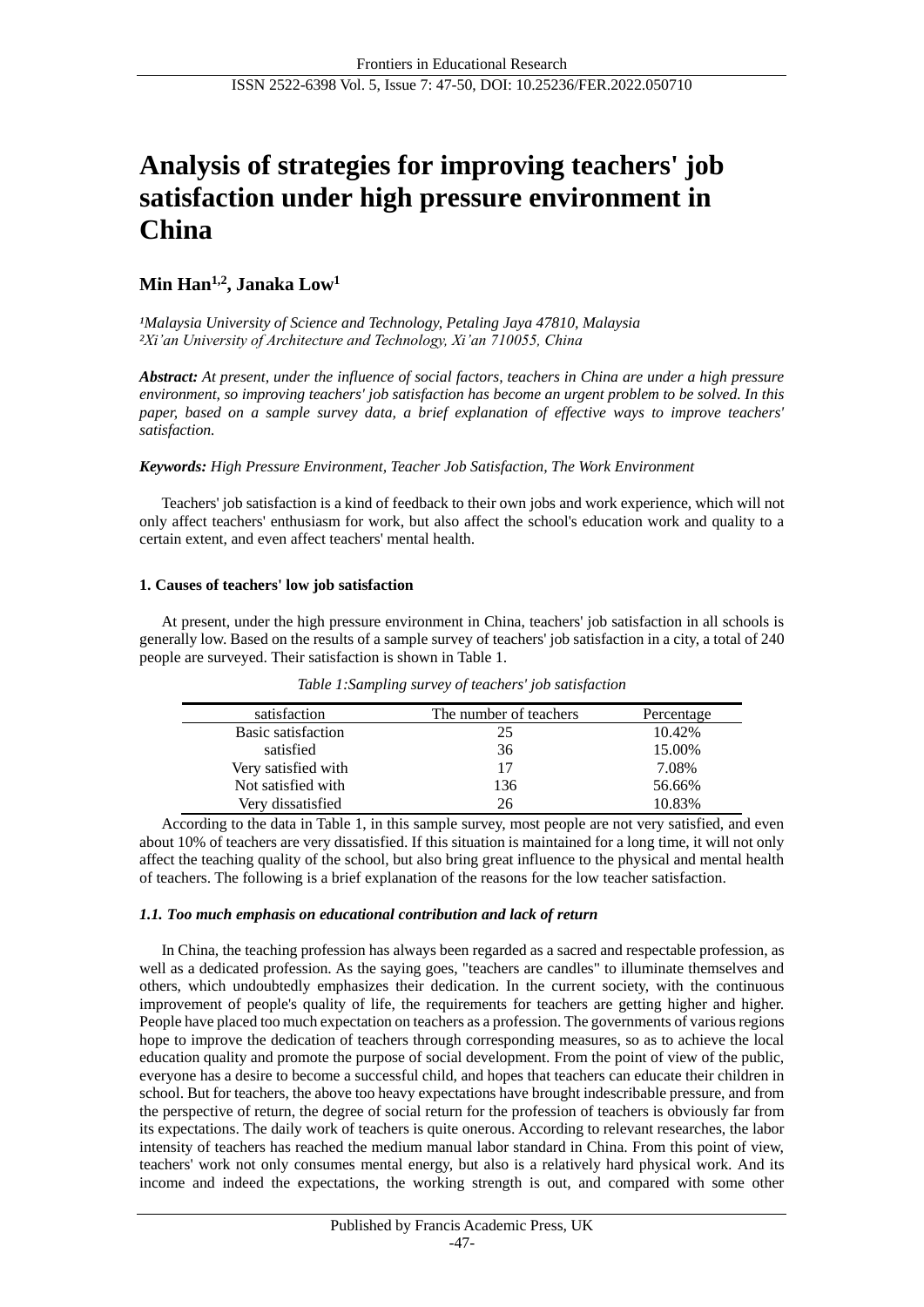# ISSN 2522-6398 Vol. 5, Issue 7: 47-50, DOI: 10.25236/FER.2022.050710

professions in the society appear extremely low income, although our country in recent years has been aware of the issue, has been working to increase teachers' group of comprehensive income, but compared with the development of social economy, or at a lower level. In addition, the lack of social return is also reflected in the lack of attention and respect for teachers by people from all walks of life. In China's social structure, the social status of teachers is not high, and the legitimate rights and interests of teachers are violated from time to time [1-3].

#### *1.2. Lack of humanistic care in management, too much emphasis on technical rationality*

Technical rationality refers to taking control as the core in management and using rules to control people's rationality. At present, in the process of management of teachers, school or in the system control is given priority to, such as teachers' management system is too rigid, through a case of management specification to teachers to conduct all-round constraints, this management system is a very rigid, totally ignored in the management of human psychological factors, selectively ignores the teacher's own spiritual pursuit, This makes it easy for teachers to feel oppressive under such a system. This is also one of the reasons for teachers' low job satisfaction.

#### **2. Strategies to improve teachers' job satisfaction under high pressure environment in China**

According to the above two aspects, too much emphasis on dedication and lack of return and too much emphasis on technical rationality in the lack of humanistic care in management, relevant personnel can adopt the method of combining material and spiritual incentives to teachers to improve their job satisfaction. We can improve teachers' job satisfaction through the following aspects.

#### *2.1. Create a superior working environment*

Improve teachers' job satisfaction in the first place to start from the work environment, at the same time, this paper from two aspects of hardware and software in terms of hardware, first, from the perspective of the teachers' office equipment and teaching equipment, in some of the teachers in the school teaching equipment is not complete, even the lack of some necessary books and materials, and also is old office equipment, office space is seriously insufficient, Often six or seven teachers crowded in an office, if these most basic hardware conditions can not be met, then it will certainly affect the enthusiasm of teachers. Therefore, it is very necessary to transform the hardware. Relevant personnel should provide teachers with a complete range of teaching equipment as far as possible, which can not only improve the enthusiasm of teachers but also improve the quality of teaching to a certain extent. In addition, teachers' office space should be transformed [4]. The traditional teachers' offices are usually crowded with five or six people in a small space, which will affect the enthusiasm of teachers. Relevant personnel should expand the teachers' office space and provide them with a quiet and superior office space as far as possible. On the other hand, the particularity of the teaching profession also means that some modern software is needed in daily work, such as the network education platform which is widely used at present. Teachers can use this platform to obtain necessary teaching information on the Internet. Therefore, from the above aspects, managers should optimize the working environment of teachers from both hardware and software. Once teachers work in a superior working environment, they will inevitably have a good mood. On this basis, they can maintain physical and mental health both in teaching and in daily life. On the contrary, if the work are lack of the condition of hardware, software, environment, depressive mood easily arise, both in teaching and in daily life is hard to play up to work, even if to do some work have to do is also holding a perfunctory attitude, it will directly affect the teaching quality of the school [5].

In addition to the hardware and software for teachers to create a superior work environment, management personnel shall also reflect humanistic care as far as possible in the daily management, therefore, managers should pay attention to the spiritual incentive, for teacher's work to be sure, in some certain conditions, the management of smile and greeting will make the teachers in a day's work to have a good mood. From this point of view, managers should create a harmonious working atmosphere in the school. Only by ensuring the harmony of these relationships can teachers keep comfortable in their daily work. Finally, if teachers can in daily work, respect and trust will be automatically satisfied emotionally, so as to improve work enthusiasm, so the relevant management personnel in communication and exchanges, and teachers should put more leadership shelves, and to strengthen the communication and teachers, understand the teacher's life and work actively, Try to solve the problems encountered by teachers in their work. Only in this way can we create a superior working environment for teachers and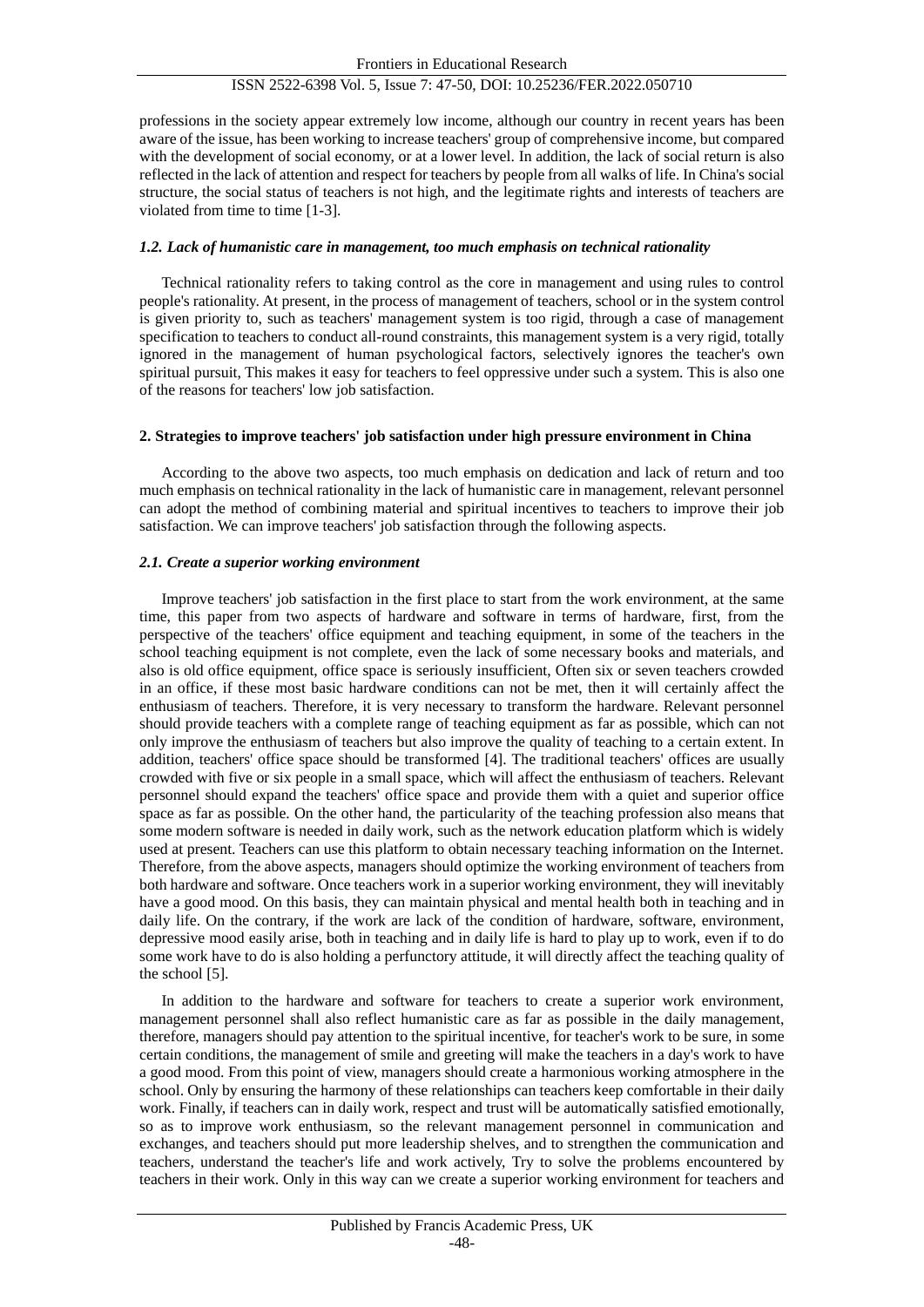# ISSN 2522-6398 Vol. 5, Issue 7: 47-50, DOI: 10.25236/FER.2022.050710

achieve the goal of improving teachers' job satisfaction.

# *2.2. Provide development opportunities for them*

In addition to the survey of teachers' job satisfaction, this sample survey also investigated teachers' job satisfaction, and the results are shown in Table 2. It can be seen from the data in the table that most teachers are not satisfied with their current jobs, and 37.91% of them are not satisfied with their current jobs. In order to improve the job satisfaction of teachers, we should start from the development opportunities of teachers [6-7]. If teachers can get better personal development, both in terms of income and social status will be greatly improved, which is undoubtedly an effective way to improve the job satisfaction of teachers. School administrators should, therefore, from the perspective of long-term development, the teachers troop construction of school internal planning, must be good at find promising teachers in daily work, organize the teachers to take part in all kinds can improve their professional skills and professional quality of education and training, and in the process of training and gain as much as possible for teachers to encourage and support, According to the actual situation of teachers, their jobs should be adjusted appropriately, and teachers should be urged to participate in the promotion of professional titles on time, and teachers should be given help in the process. In this way, development opportunities for teachers can not only accelerate the promotion speed of teachers, but also improve their economic income to a certain extent. In this process, teachers will also gain a sense of professional achievement and social identity, so providing opportunities for development is one of the effective ways to improve teachers' job satisfaction [8].

| satisfaction        | The number of | The percentage |
|---------------------|---------------|----------------|
| Very dissatisfied   | 25            | 10.42%         |
| Not satisfied with  | 91            | 37.92%         |
| Basic satisfaction  | 55            | 22.92%         |
| satisfied           | 37            | 15.42%         |
| Verv satisfied with | 32            | 13.33%         |

*Table 2: Survey of teachers' satisfaction with their current positions*

# *2.3. Let teachers participate in administration*

According to the rigid system mentioned above, teachers will feel depressed. To solve this problem, administrators can let teachers participate in the administrative management of the school, so that teachers can not only satisfy their sense of achievement, but also adjust the school management system from the perspective of being managed. First of all, the school administration is relatively complex, and teachers for intellectuals, its itself to participate in the administrative management ability, and make teachers involved in the school administration also makes the relationship between the teachers and the superior more popular for superior decisions have a sense of identity, and when the teachers involved in the administrative management [9]. It can also make the decisions made by managers really implemented in each teaching link. Therefore, the participation of teachers in administrative management is a win-win for both schools and teachers, and can minimize the sense of oppression generated by teachers in the management system, which is also helpful to improve teachers' job satisfaction [10-11].

# **3. Conclusion**

To sum up, in high pressure environment in our country at present, improving teachers' satisfaction became a problem to be solved, the relevant management personnel can from for teachers to create the superior working environment, give its development opportunities and make teachers to participate in the administrative management of the three aspects, so as to achieve the purpose of improving teachers' job satisfaction.

# **References**

*[1] Ji Chunmei, FENG Bang, Zhao Hui. How does transformational leadership of principals Affect Job Satisfaction of Primary and Secondary School Teachers? The mediating role of emotional commitment and the moderating role of emotional intelligence. Global Education Perspectives, 202,51(02):93-107. [2] Dong Hua, Han Yu, Zhang Qingshan. Investigation and Fuzzy Comprehensive Evaluation of College*